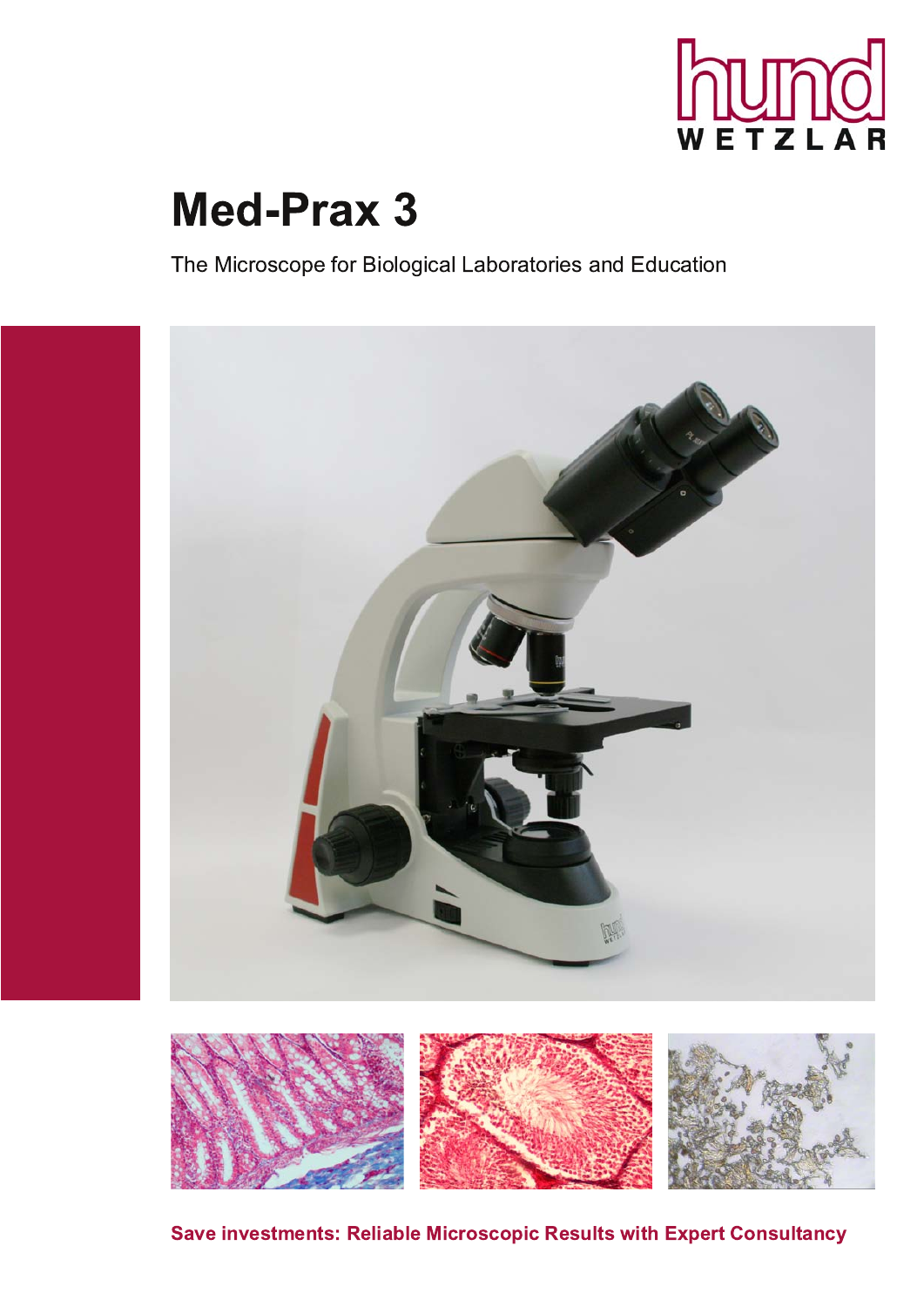Thanks to its numerous features and related benefits, the Med-Prax 3 is the ideal instrument for routine investigations of stained biological samples in medicine and biological education:

- Easy and comfortable brightfield imaging
- **Ergonomic handling**
- **Durable LED illumination**
- Clear and crisp microscopic images
- High stability and durability
- Manufactured according to Hund quality standards

# **Stability and Ergonomy**



## **Stable cast-metal stand**

• Guarantees stable and reproducible microscopic results

# **Ergonomic Siedentopf-type observation tube**

- Comfortable inclination angle (30°)
- Easy adjustment of interpupillary distance (50 75 mm)
- Diopter correction on left eyepiece tube

## **Ergonomic focusing drive with additional functionality**

- Coaxial coarse and fine focusing drive knobs for fast and sensitive focusing of a specimen
- Adjustment of drive friction at right-hand focusing drive





## **Ergonomic position of brightness control**

• Location of on/off switch and brightness control wheel close to focusing drive knobs supports ergonomic and fatigue-free operation of the Med-Prax 3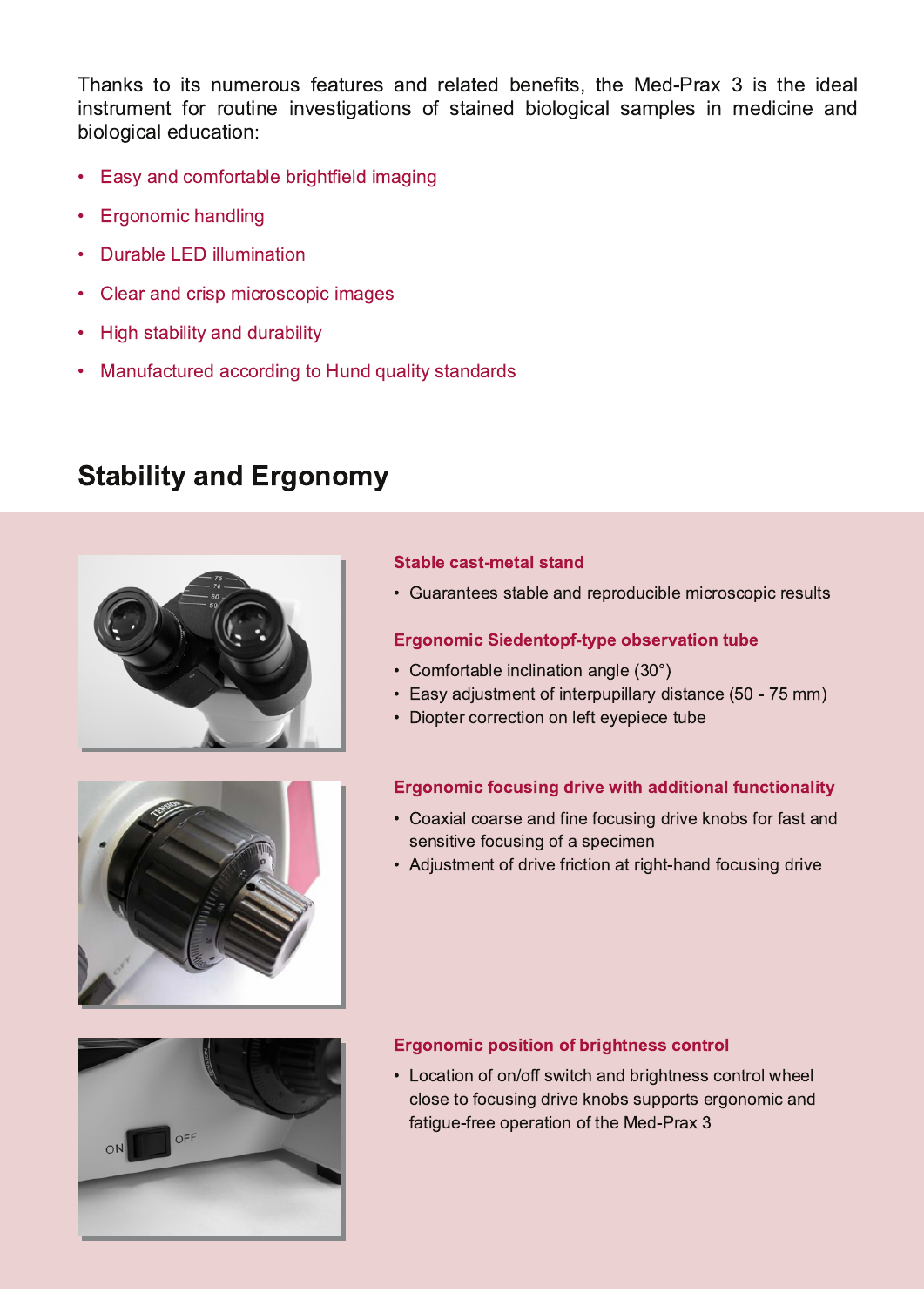# **High-Performance Optical System**

### A wide range of magnifications for routine applications

For maximum image flatness, the quadruple nosepiece of the Med-Prax 3 is equipped with planachromatic objectivs:

- Plan 4/0.10
- Plan 10/0.25
- Plan 40/0.65, spring-loaded
- Plan 100/1.25 Oel, spring-loaded



#### **Homogeneous illumination**

- Abbe condenser (NA 1.25) with aperture diaphragm provides homogeneous illumination
- Optional filters can be inserted into the included filter holder to meet individual preferences and for contrast enhancement
- Light source with continuously adjustable brightness



# Wide-field eyepieces with diopter correction

- Standard eypepieces WF 10x/18 with diopter correction on left eyepiece tube
- Eyepieces can be secured to prevent unintended removal from the microscope, particularly in educational environments



## Robust and comfortable microscope stage

- The Med-Prax 3 is equipped with a 140 mm x 130 mm mechanical stage with a travel range of 76 mm x 50 mm
- Vernier scales on both axes make it easier to locate interesting specimen details
- The specimen holder with spring lever holds up to two standard glass slides (76 mm x 26 mm)